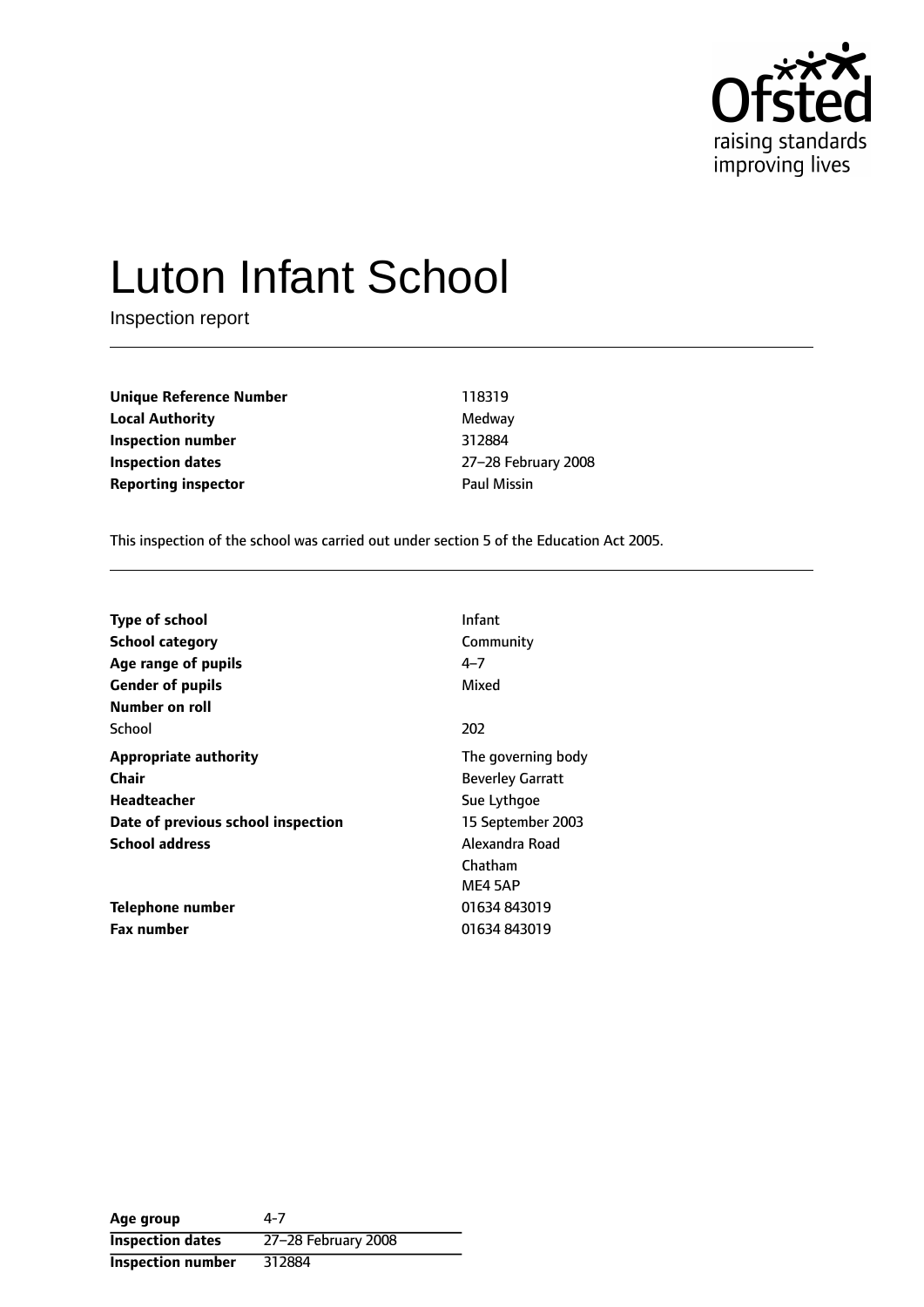.

© Crown copyright 2008

#### Website: www.ofsted.gov.uk

This document may be reproduced in whole or in part for non-commercial educational purposes, provided that the information quoted is reproduced without adaptation and the source and date of publication are stated.

Further copies of this report are obtainable from the school. Under the Education Act 2005, the school must provide a copy of this report free of charge to certain categories of people. A charge not exceeding the full cost of reproduction may be made for any other copies supplied.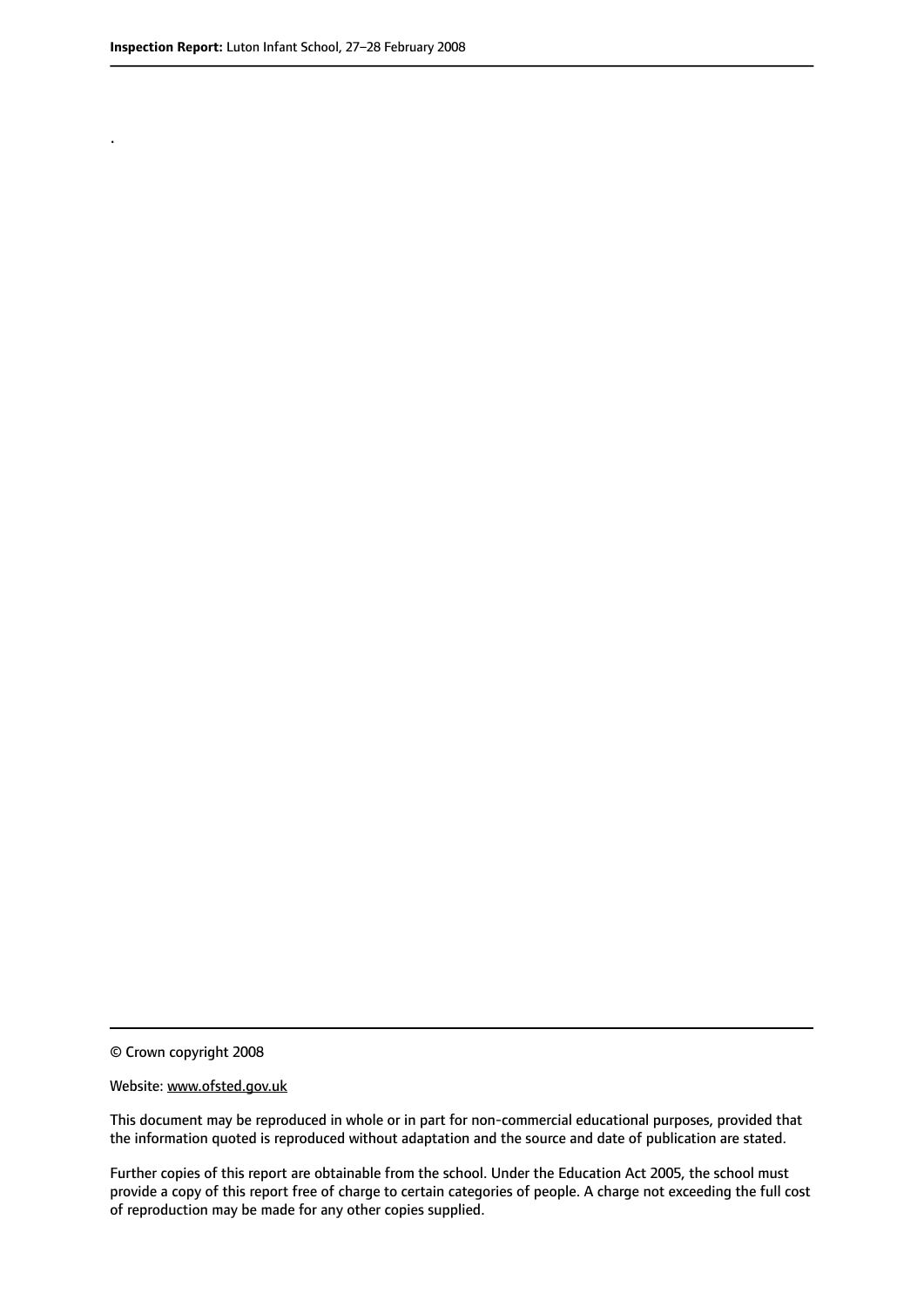# **Introduction**

The inspection was carried out by two Additional Inspectors.

## **Description of the school**

This school is bigger than most schools of the same type and the number on roll has been falling recently. This has led to a reduction in staffing in the last two years. The proportion of pupils eligible for free school meals is average but the proportion with learning difficulties and/or disabilities has been increasing and is now well above average. Most pupils are White British but the proportion of other minority ethnic groups, especially those from Eastern Europe who are just beginning to learn English, has increased significantly. When they first start school, several do not benefit from pre-school education and their skills and experiences on entry are well below average, especially in language development.

#### **Key for inspection grades**

| Grade 1 | Outstanding  |
|---------|--------------|
| Grade 2 | Good         |
| Grade 3 | Satisfactory |
| Grade 4 | Inadequate   |
|         |              |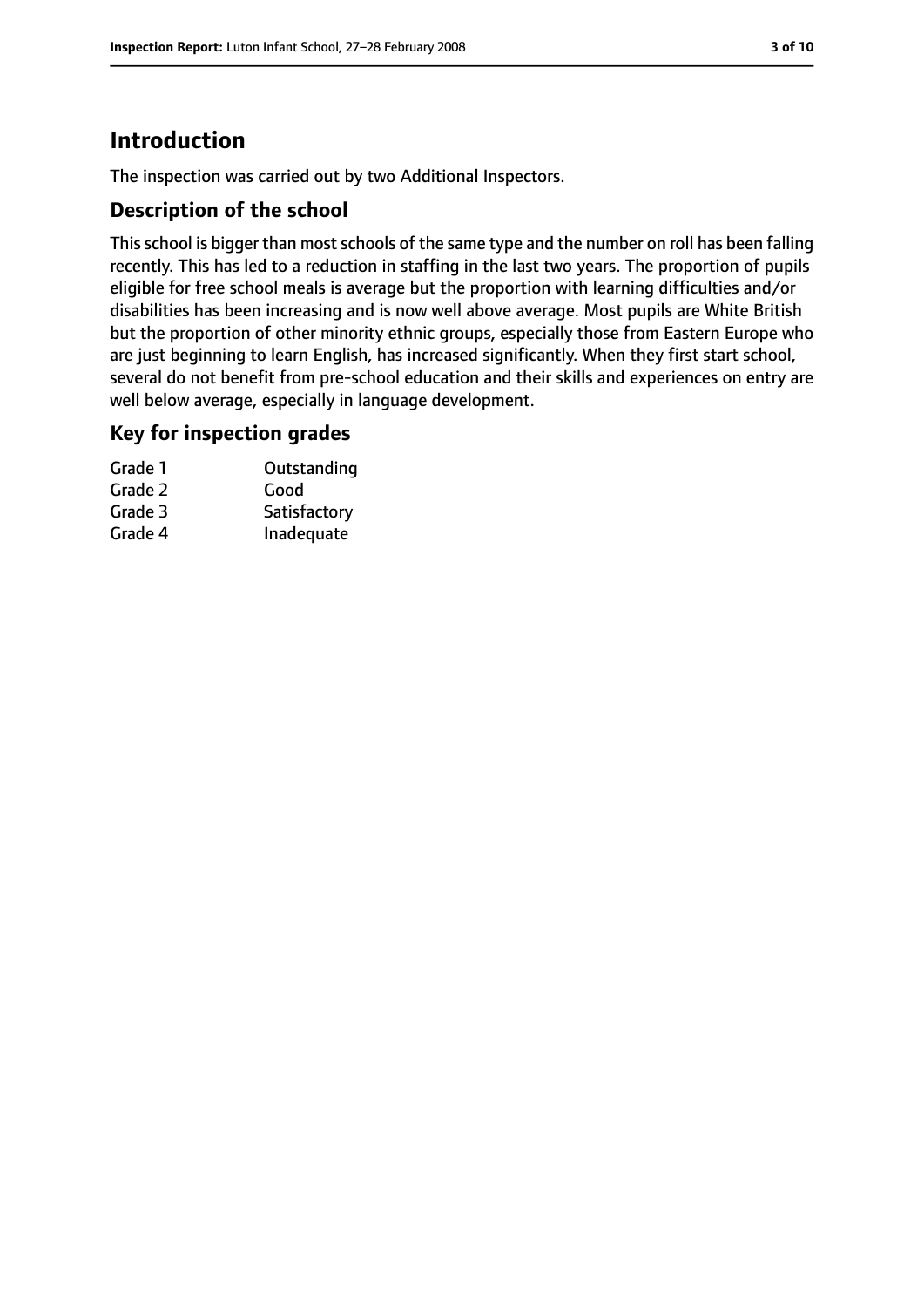# **Overall effectiveness of the school**

#### **Grade: 2**

This good, effective school has continued to consolidate the several strengths identified during the last inspection, despite some significant recent changes in its context. The drop in overall numbers, the marked rise in the proportion of pupils with learning difficulties and/or disabilities and the significant increase in the proportion of pupils recently joining the school with little or no English have placed enormous pressures on all the school's resources. It is a measure of the good, sensitive leadership of the headteacher, the effective contribution of other leaders and the good support and challenge provided by the governing body that the school has been able to cope so effectively with these challenges. The headteacher has a clear vision for the school and she ensures that the care for each individual and the overall focus on raising standards are at the heart of the school's work through the comprehensive improvement plan.

The care given to pupils who may be new to the school, vulnerable or distressed and the way teachers use data to monitor the pupils' progress are outstanding. As a result, pupils' personal development is good. Behaviour and attitudes are also good. Pupils clearly enjoy school and they have a good appreciation of healthy lifestyles and keeping safe. However, attendance has remained well below average and too many pupils are late for school, which limits the effectiveness of morning routines and the progress they make. Pupils have a strong sense of belonging and being a part of the school community.

The drive to raise standards has ensured that children in the Foundation Stage make good progress, although many do not reach the learning goals expected of pupils of this age by the beginning of Year 1. Most pupils continue to make good progress in their reading and mathematics in Years 1 and 2. The very low standards in the 2007 national tests were largely the effect of the increasing number of pupils with little or no English who joined Year 2 during the year. Assessment data show that Year 2 pupils are on track to reach broadly average standards in reading and mathematics but standards in writing remain lower. Pupils with learning difficulties and/or disabilities and those learning English for the first time make good progress in reaching their individual targets. Pupils achieve well because teaching is good and the curriculum matches their needs and interests well. Teachers manage pupils effectively and use a wide range of resources which interest and challenge them. Planning is usually clear, but does not always show how the more able pupils could extend their understanding. Pupils respond positively to lessons, but some of the teaching is inconsistent. The good curriculum emphasises the development of basic literacy and numeracy skills well, although the initiative to improve writing has not yet been fully successful. A good number of visits and visitors enhance the curriculum. These strengths mean that the school is now in a good position to secure further improvements.

#### **Effectiveness of the Foundation Stage**

#### **Grade: 2**

Children get off to a particularly good start because the curriculum is planned carefully to meet their needs and teachers and their assistants are well prepared, enthusiastic and sometimes inspiring. Children are made to feel welcome and the positive way that they are managed helps them to settle quickly to their learning. There is good emphasis on promoting basic communication and counting skills and most children make good progress in these areas of learning. Accurate assessments are made of what children understand and can do and this information is used well to refocus teaching when necessary. Good use is made of the small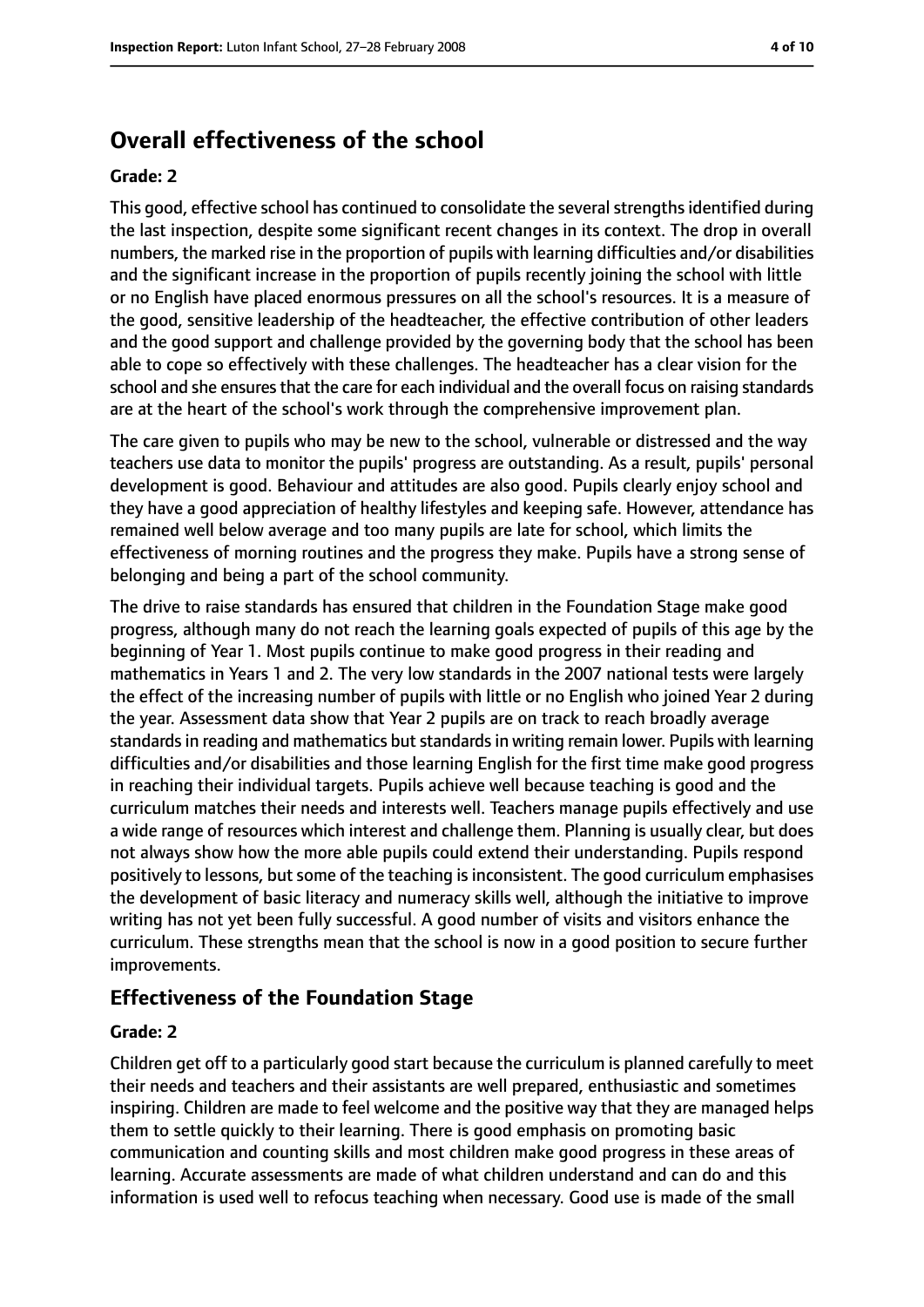outside activity area but imaginative resources are limited. The school has plans for its refurbishment. The Foundation Stage is effectively led and managed with the manager leading by example.

## **What the school should do to improve further**

- Raise standards in Years 1 and 2, especially in writing, by building successfully on the good start children get in the Foundation Stage.
- Ensure that all teachers consistently provide challenging extension work for more able pupils.
- Work closely with some parents to ensure their children's regular and prompt attendance.

## **Achievement and standards**

#### **Grade: 2**

Most children's skills and experiences are well below those expected for their age when they first enter the school, and have declined since the last inspection. Children make good progress in the Foundation Stage. Although most do not reach the expected goals for learning by the start of Year 1, standards in 2007 were higher. The 2007 national tests results in Year 2 have been dropping recently but evidence shows that, because of the good quality teaching, pupils in the current Year 2 are making good progress and achieving well. Standards in reading and mathematics are close to the national average but remain below average in writing. Pupils learning English for the first time and those with learning difficulties and/or disabilities make good progress towards their own learning targets.

## **Personal development and well-being**

#### **Grade: 2**

Pupils' spiritual, moral, social and cultural awareness is good. The development of pupils' appreciation of right and wrong and their sense of belonging to the school community are particularly strong. Pupils are happy and relaxed and they behave well in class, although playtimes are sometimes boisterous. They work willingly together and contribute sensibly to group work. Pupils from different minority ethnic backgrounds work and play happily together. Pupils know how to keep safe and healthy. They know which foods are nutritious, even though some do not always show this in their lunch box choices. Pupils contribute well to the school community through activities such as 'Helping Hands' and 'Playground Friends' and take these responsibilities seriously. Despite the school's best efforts, attendance has continued to remain well below average. Pupils are prepared satisfactorily for their future education and beyond.

## **Quality of provision**

## **Teaching and learning**

#### **Grade: 2**

Teachers manage their classes well and most have high expectations of pupils' behaviour and value their work and responses in class. This makes a strong impact on pupils' self-esteem and their personal and emotional development. Most lessons are well planned and purposeful and are taught at a brisk pace. The focus of the lesson is shared with pupils so that they know clearly, what they are expected to learn. The summing up at the end of the lesson is used well by teachers to assess the progress pupils have made. Teachers use resources effectively, such as the interesting collections of foods in Year 2 and interactive whiteboards, to make lessons come alive. This 'hands-on', practical approach meets the needs of pupils very well. However,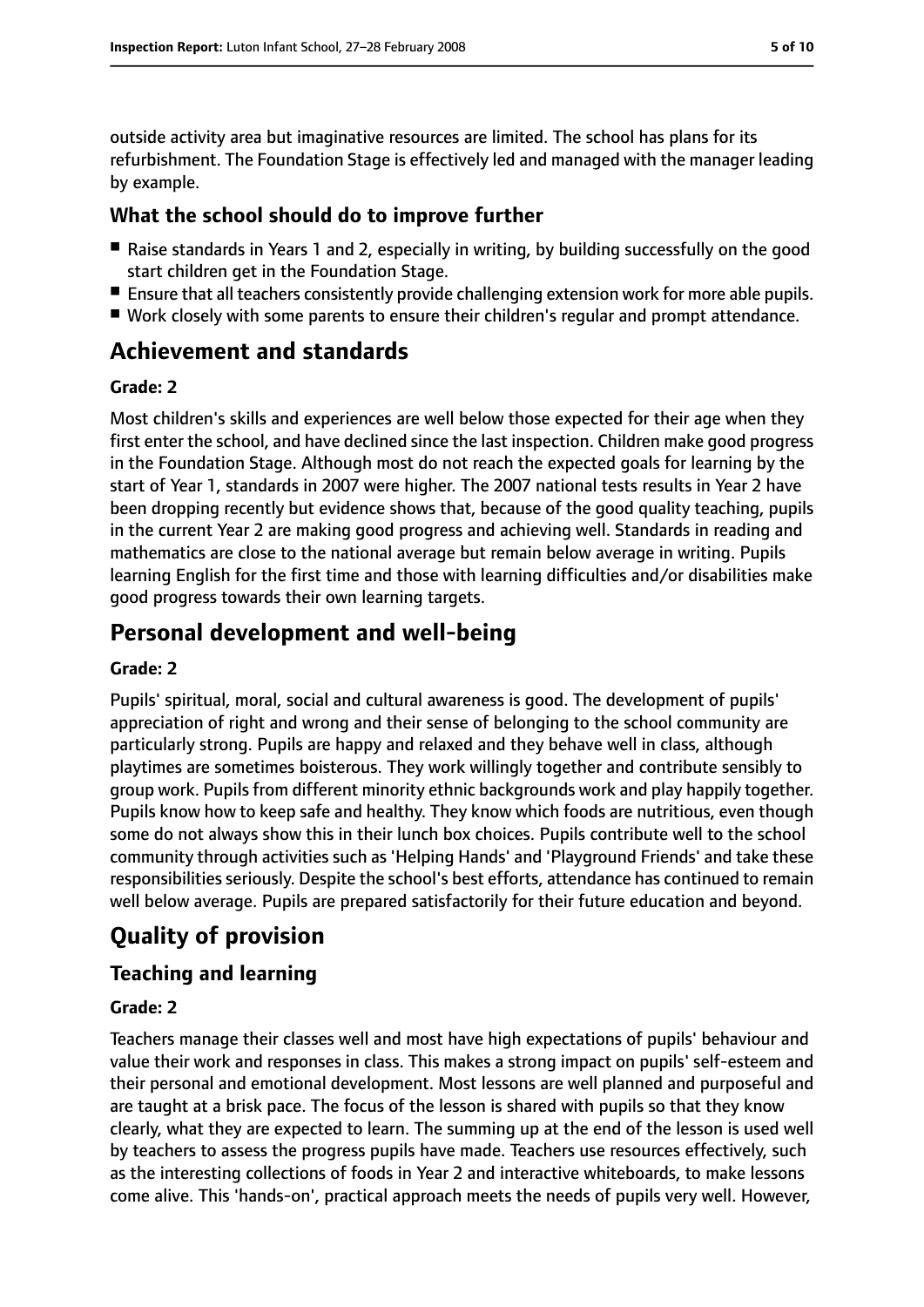there is some inconsistency in the quality of teaching across the school and teachers do not always offer enough challenging extension work for pupils that are more able.

#### **Curriculum and other activities**

#### **Grade: 2**

The curriculum is carefully planned and well balanced. It isfocused on the development of basic literacy and numeracy skills, but also emphasises work in art, music and drama. Initiatives to improve literacy skills, such as teaching specific letter sounds, the emphasis on art and drama, and the increased use of 'talking partners', are helping to raise overall standards but have been much slower to make an impact on improving standards in writing. The personal, social and health education programme makes a positive contribution to pupils' personal development and the promotion of their self-esteem. Pupils indicate how much they enjoy the good range of planned visits, visitors and clubs that they attend.

#### **Care, guidance and support**

#### **Grade: 1**

Outstanding care, guidance and support contribute strongly to pupils' personal development and their good progress, but have been slow to improve attendance. All staff know the pupils and their families well and, together, they ensure that pupils' social and emotional needs are met effectively. The care taken over individual pupils is impressive. Comprehensive safequarding arrangements ensure that pupils are safe and well looked after and their particular needs quickly assessed. The way in which the school has responded very rapidly in providing nurture and language support for recently arrived immigrants has been excellent. The school provides a very good range of intervention groups and works closely with outside agencies when required. Procedures for assessing and tracking pupils' progress are very well established and are used very effectively by school leaders and class teachers to ensure that all groups make the best possible progress.

## **Leadership and management**

#### **Grade: 2**

There are strengths in leadership and management at all levels. The headteacher has a clear vision for the school and ensures that this is promoted effectively through its work. The importance of raising academic standards is strongly emphasised, together with the need to meet the needs of the increasing number of vulnerable pupils in the school. These aims are brought together well in a detailed school improvement plan which is clearly at the heart of the school's work. Other senior teachers make a valuable contribution to the school's inclusive ethos and work, although their roles and responsibilities are not formalised clearly enough. Governors support and challenge the school well. Monitoring procedures are good and all leaders are involved in the process. This is helping to ensure effective self-evaluation and providing a good basis for further improvements to be made.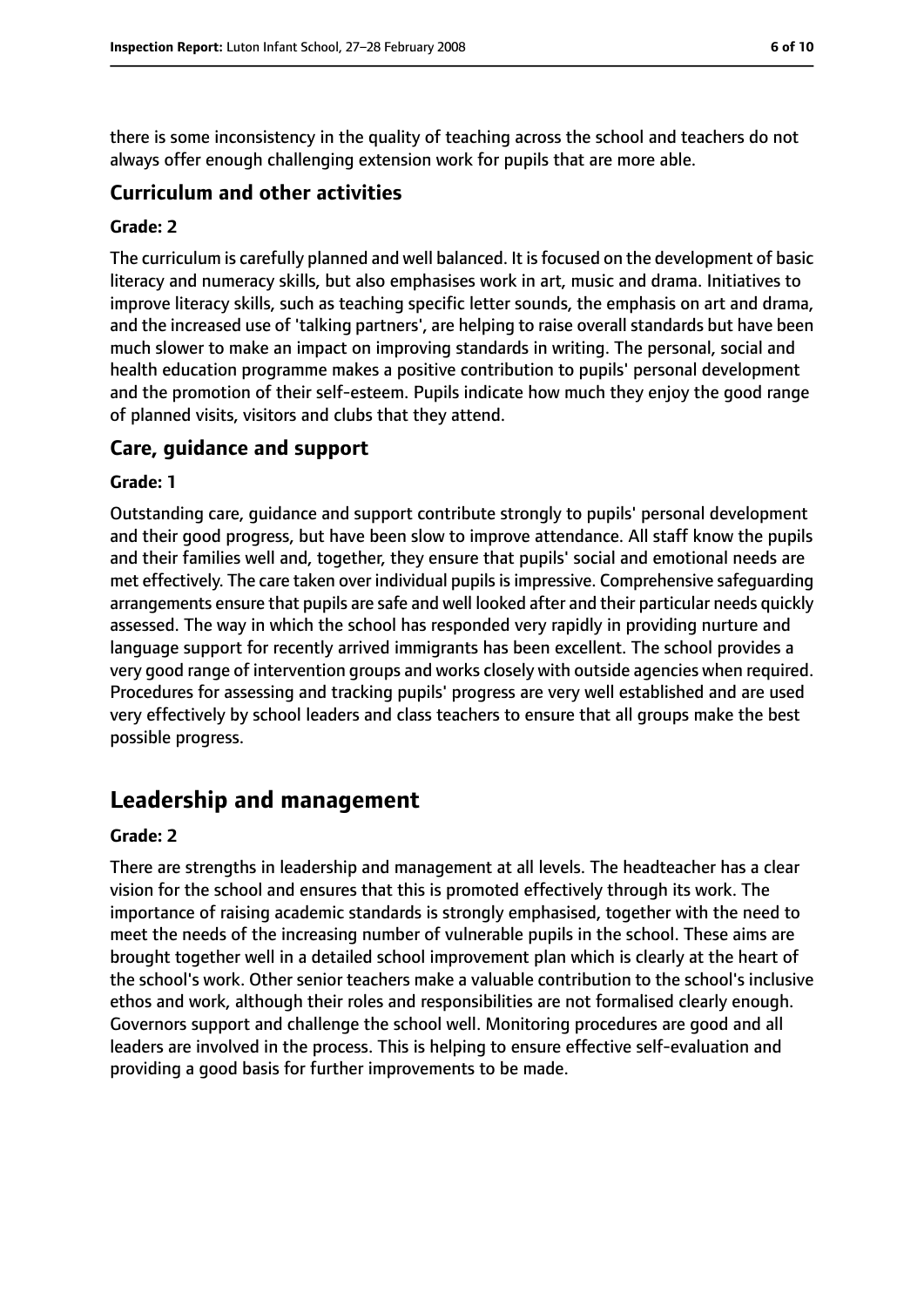**Any complaints about the inspection or the report should be made following the procedures set out in the guidance 'Complaints about school inspection', which is available from Ofsted's website: www.ofsted.gov.uk.**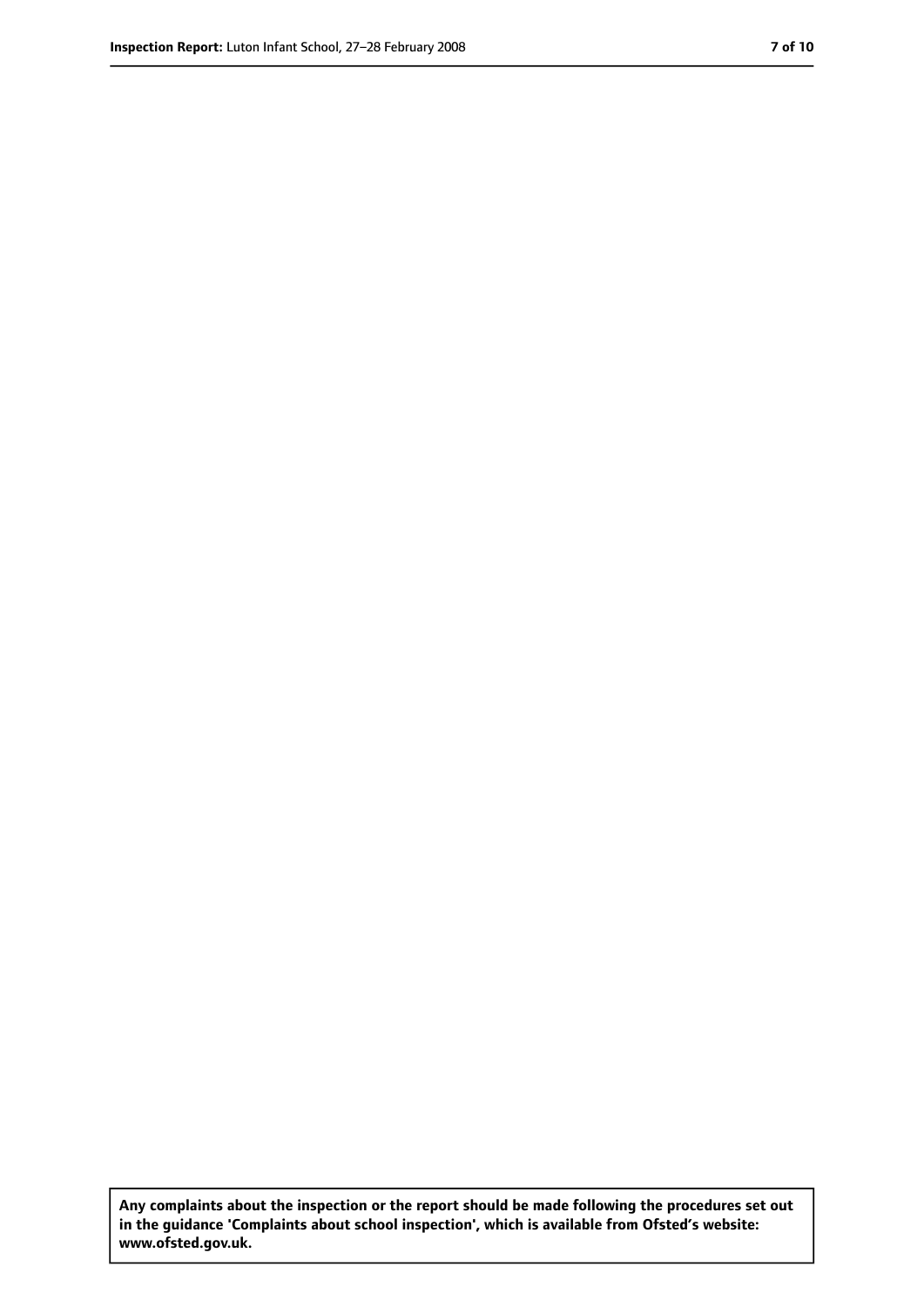#### **Annex A**

# **Inspection judgements**

| $^{\backprime}$ Key to judgements: grade 1 is outstanding, grade 2 good, grade 3 satisfactory, and | <b>School</b>  |
|----------------------------------------------------------------------------------------------------|----------------|
| arade 4 inadeguate                                                                                 | <b>Overall</b> |

## **Overall effectiveness**

| How effective, efficient and inclusive is the provision of education, integrated<br>care and any extended services in meeting the needs of learners? |     |
|------------------------------------------------------------------------------------------------------------------------------------------------------|-----|
| Effective steps have been taken to promote improvement since the last<br>inspection                                                                  | Yes |
| How well does the school work in partnership with others to promote learners'<br>well-being?                                                         |     |
| The effectiveness of the Foundation Stage                                                                                                            |     |
| The capacity to make any necessary improvements                                                                                                      |     |

## **Achievement and standards**

| How well do learners achieve?                                                                               |  |
|-------------------------------------------------------------------------------------------------------------|--|
| The standards <sup>1</sup> reached by learners                                                              |  |
| How well learners make progress, taking account of any significant variations between<br>groups of learners |  |
| How well learners with learning difficulties and disabilities make progress                                 |  |

## **Personal development and well-being**

| How good is the overall personal development and well-being of the<br>learners?                                  |  |
|------------------------------------------------------------------------------------------------------------------|--|
| The extent of learners' spiritual, moral, social and cultural development                                        |  |
| The extent to which learners adopt healthy lifestyles                                                            |  |
| The extent to which learners adopt safe practices                                                                |  |
| How well learners enjoy their education                                                                          |  |
| The attendance of learners                                                                                       |  |
| The behaviour of learners                                                                                        |  |
| The extent to which learners make a positive contribution to the community                                       |  |
| How well learners develop workplace and other skills that will contribute to<br>their future economic well-being |  |

## **The quality of provision**

| How effective are teaching and learning in meeting the full range of the<br>learners' needs?          |  |
|-------------------------------------------------------------------------------------------------------|--|
| How well do the curriculum and other activities meet the range of needs<br>and interests of learners? |  |
| How well are learners cared for, quided and supported?                                                |  |

 $^1$  Grade 1 - Exceptionally and consistently high; Grade 2 - Generally above average with none significantly below average; Grade 3 - Broadly average to below average; Grade 4 - Exceptionally low.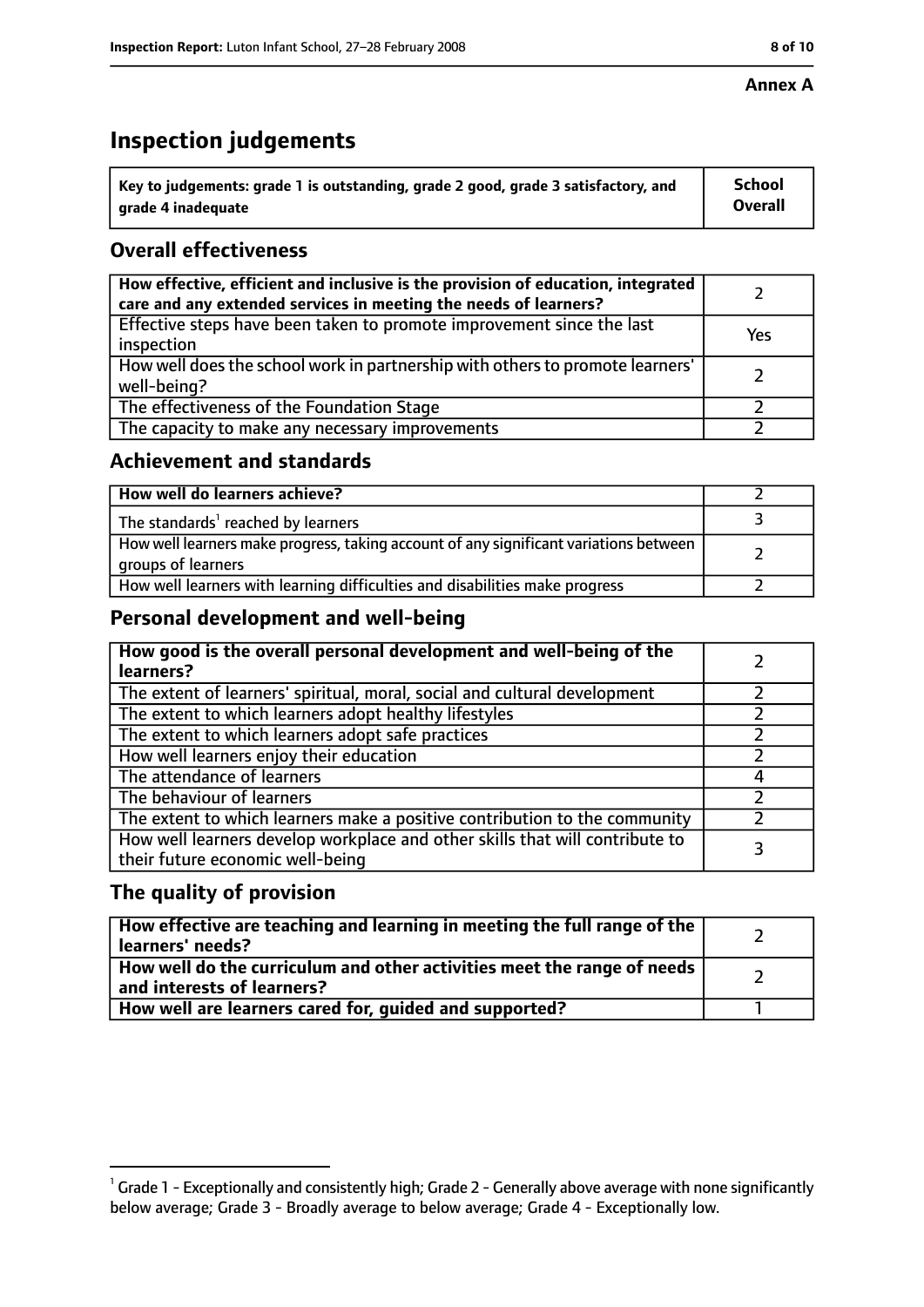## **Annex A**

# **Leadership and management**

| How effective are leadership and management in raising achievement<br>and supporting all learners?                                              |     |
|-------------------------------------------------------------------------------------------------------------------------------------------------|-----|
| How effectively leaders and managers at all levels set clear direction leading<br>to improvement and promote high quality of care and education |     |
| How effectively leaders and managers use challenging targets to raise standards                                                                 |     |
| The effectiveness of the school's self-evaluation                                                                                               |     |
| How well equality of opportunity is promoted and discrimination tackled so<br>that all learners achieve as well as they can                     |     |
| How effectively and efficiently resources, including staff, are deployed to<br>achieve value for money                                          | 7   |
| The extent to which governors and other supervisory boards discharge their<br>responsibilities                                                  | 7   |
| Do procedures for safequarding learners meet current government<br>requirements?                                                                | Yes |
| Does this school require special measures?                                                                                                      | No  |
| Does this school require a notice to improve?                                                                                                   | No  |